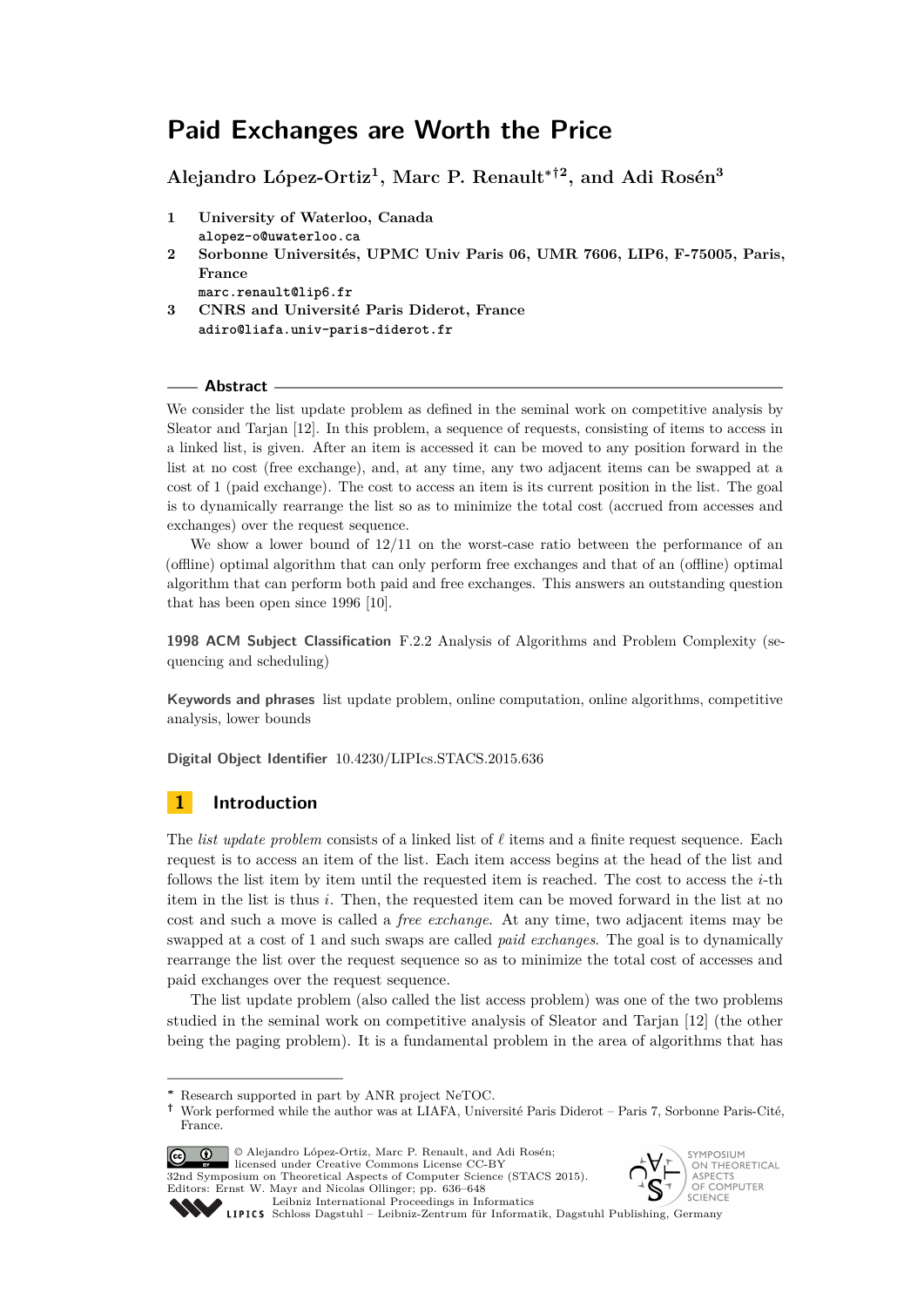been intensely studied, particularly, due to its importance for compression algorithms [\[5\]](#page-12-3). For a recent survey on the list update problem, see [\[8\]](#page-12-4).

In [\[12\]](#page-12-0), Sleator and Tarjan present a 2-competitive online deterministic algorithm called move to front (mtf) that Irani showed later to be an optimal online deterministic algorithm [\[7\]](#page-12-5). As its name implies, MTF moves every requested item to the front, using a free exchange. Also, in [\[7\]](#page-12-5), Irani presented the first online randomized algorithm for the list update problem; it has a competitive ratio of 15*/*8. Reingold and Westbrook presented the first barely random online algorithm called bit that has a competitive ratio of 7*/*4 [\[11\]](#page-12-6). The best known randomized online algorithm, COMB, of Albers et al. [\[2\]](#page-12-7) has a competitive ratio of 1.6 and only uses free exchanges. The COMB algorithm randomly uses the barely random online algorithm bit with a probability of 4*/*5 and the non-parameterized, deterministic online algorithm timestamp [\[1\]](#page-12-8) with a probability of 1*/*5. The currently best randomized online lower bound is 1.50115 [\[4\]](#page-12-9). It should noted that all the best known online algorithms use only free exchanges [\[8\]](#page-12-4).

The offline problem is known to NP-hard [\[3\]](#page-12-10). It is not known if this holds if only free exchanges are permitted. In [\[10\]](#page-12-1), an algorithm that computes the optimal schedule that uses only paid exchanges is shown to have a running time of  $O(2^{\ell}(\ell-1)!n)$ , where  $\ell$  is the length of the list and *n* is the number of requests.<sup>[1](#page-1-0)</sup> Based on the work of [\[10\]](#page-12-1), an alternative algorithm that computes the optimal schedule, with a running time of  $O(2^{\ell} \ell! f(\ell) + n + \ell n)$ , where  $f(\ell) \leq \ell!3^{\ell!}$ , is presented in [\[6\]](#page-12-11).

# **Free vs. Paid Exchanges**

In [\[12\]](#page-12-0), Sleator and Tarjan claim that an algorithm that uses paid exchanges and free exchanges can be converted to an algorithm that uses only free exchanges without increasing the cost. This claim turns out not to be true as Reingold and Westbrook gave the counterexample of the request sequence  $\langle 3, 2, 2, 3 \rangle$  for a list of length 3 with a starting configuration of 1, 2, 3 [\[10\]](#page-12-1). An optimal algorithm serves this sequence at a cost of 8 by moving item 1 to the back of list with paid exchanges at a cost of 2, and then serving the sequence at a cost of 6. From an enumeration of all possible schedules that use only free moves, it can be seen that an algorithm using only free exchanges serves this sequence for a cost of at least 9, implying that, in the worst case, there is at least an additive constant in the difference between the performance of an optimal algorithm that uses only free exchanges and an unrestricted optimal algorithm. Further, Reingold and Westbrook show that the opposite is true: they show that an algorithm can replace the free exchanges by paid exchanges without increasing the cost [\[10\]](#page-12-1). They also show that the permitted paid exchanges can be further restricted, without increasing the cost, to allow only "subset transfers" (see Definition [2](#page-2-0) below).

The competitive ratio of 1.6 for the COMB algorithm [\[1\]](#page-12-8) (as described above) implies an upper bound of 1*.*6 on the worst case ratio between the cost of an optimal algorithm restricted to free exchanges and the cost of an unrestricted optimal algorithm, over all finite request sequences.

### **Our Contribution**

We compare the cost of an optimal algorithm that can only perform free exchanges, denoted by OPT FREE, and an optimal algorithm that can use both paid and free exchanges, denoted

<span id="page-1-0"></span><sup>1</sup> As we indicate later, one can assume without loss of generality that the optimal schedule uses only paid exchanges.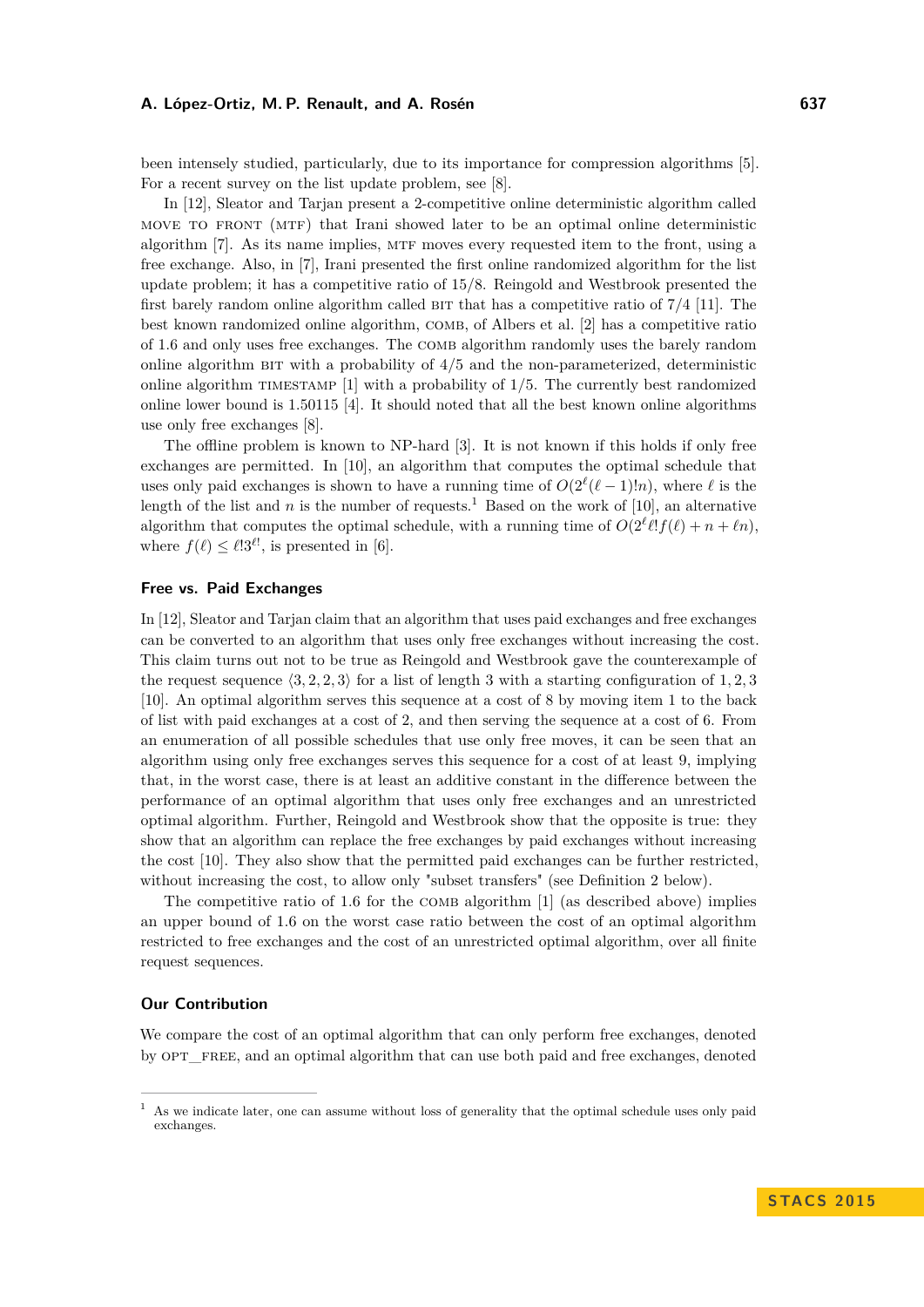### **638 Paid Exchanges are Worth the Price**

by opt. We show that there is a multiplicative gap of at least 12*/*11 on the worst-case ratio, over all possible finite request sequences, between the performance of OPT FREE and OPT. Until now, it was not known if there is such a gap in an asymptotic sense. We answer this question in the affirmative, thus solving a question that has been open for almost 20 years since Reingold and Westbrook [\[10\]](#page-12-1) gave the counterexample to the claim of Sleator and Tarjan.

As all online algorithms with currently best known competitive ratios use only free exchanges [\[8\]](#page-12-4), our result suggests that, in order to achieve better upper bounds, it may be useful to consider online algorithms that make use of paid exchanges.

# **2 Preliminaries**

The *list update problem* consists of a linked list of  $\ell$  items and a finite request sequence of accesses. Each request is to access an item of the list. Each item access begins at the head of the list and there is a cost of 1 to the algorithm for each item accessed until the requested item is found. That is, the cost to access the *i*-th item in the list is *i*. Then, the requested item can be moved forward to any position in the list at no cost and such a move is called a *free exchange*. At any time, two adjacent items may be swapped at a cost of 1 and these swaps are called *paid exchanges*. The goal is to dynamically rearrange the list over the request sequence so as to minimize the total cost of accesses and paid exchanges over the request sequence.

Note that, in the offline version of the list update problem (as defined above), the input is still a request sequence that must be served in order. The difference between the offline and online versions is that the offline algorithm has knowledge of the entire request sequence whereas, in the online version, a request is not revealed until all prior requests in the sequence have been served.

For an algorithm ALG and a request sequence  $\sigma$ , we denote the cost to ALG to serve  $\sigma$  by  $ALG(\sigma)$ .

We will use OPT to denote an unrestricted optimal (offline) algorithm, and we will use OPT FREE to denote an optimal (offline) algorithm restricted to using only free exchanges. For the request sequences, we will denote multiple requests in a row to the same item by using exponents, e.g.  $x^k$  means that  $x$  is requested  $k$  times in a row.

In [\[9,](#page-12-12) [10\]](#page-12-1), Reingold and Westbrook consider the offline version of the list update problem and show several properties of an offline optimum that uses both paid and free exchanges such as the following lemma.

<span id="page-2-1"></span>I **Lemma 1.** [\[9\]](#page-12-12)[Cor. 3.2] *If an item x is requested* 3 *or more times consecutively, then an optimal offline algorithm must move it to the front before the second access.*

In [\[9,](#page-12-12) [10\]](#page-12-1), Reingold and Westbrook also define the notion of a subset transfer and show that there exists an optimal algorithm that only performs such moves.

<span id="page-2-0"></span> $\triangleright$  **Definition 2** (Subset Transfer). Let *x* be a requested item. A *subset transfer* is a move, performed just before *x* is accessed, of a subset of the items ahead of *x* in the list to the position immediately after *x* such that the relative order of the items in the subset is maintained.

<span id="page-2-2"></span> $\triangleright$  **Theorem 3.** [\[10\]](#page-12-1)[Thm. 2] *There is an optimal offline algorithm that does only subset transfers.*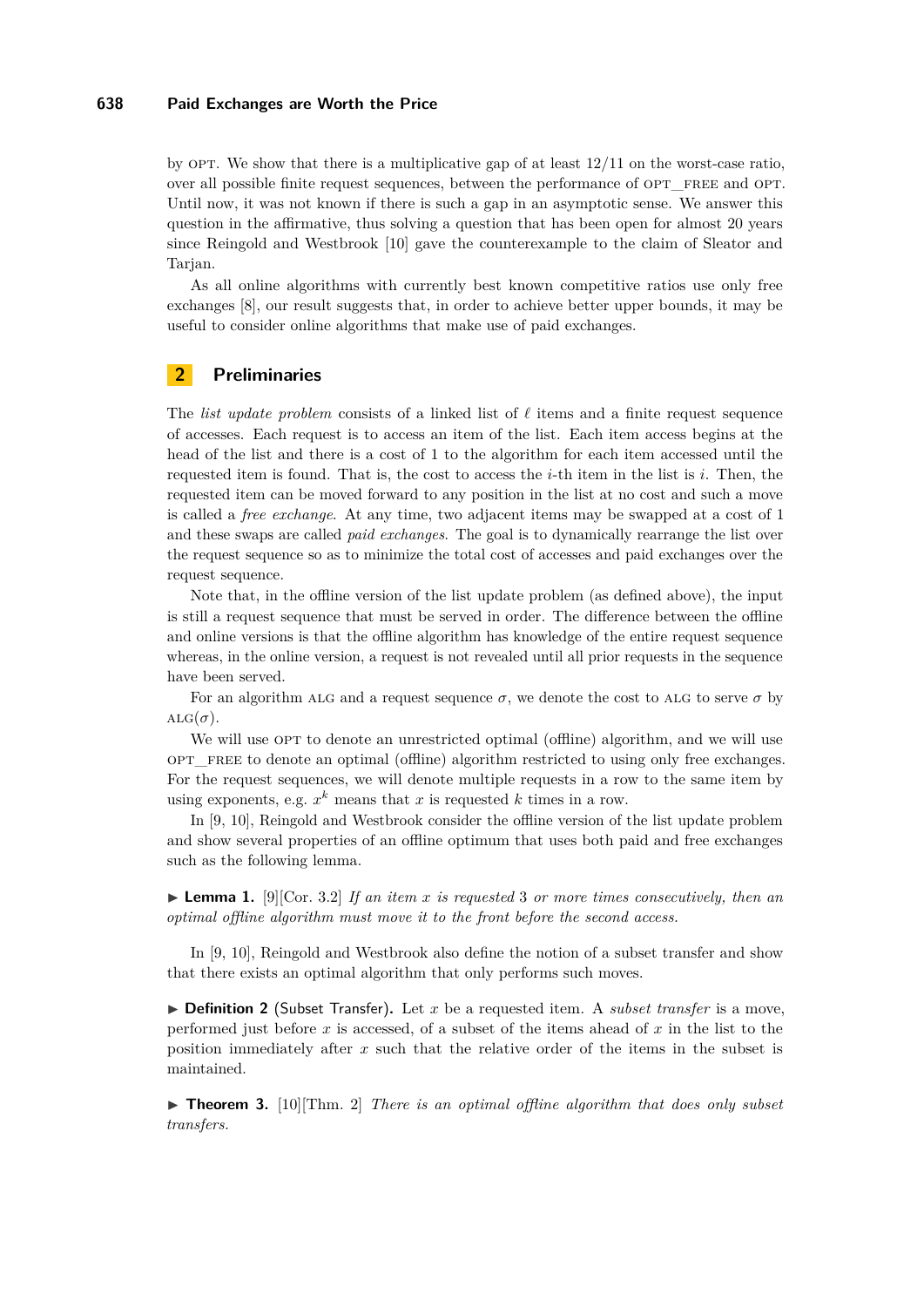Using Lemma [1](#page-2-1) and Theorem [3,](#page-2-2) we get the following theorem that states that, for any sequence consisting of at least 3 consecutive requests to every item, MTF is OPT FREE.

<span id="page-3-0"></span>**Theorem 4.** Let  $\sigma = \langle x_1^{k_1}, \ldots, x_j^{k_j} \rangle$ , where, for all i,  $k_i \geq 3$  and, for  $i < j$ ,  $x_i \neq x_{i+1}$ . *For any initial list configuration, there exists an OPT\_FREE that moves each*  $x_i$ ,  $1 \leq i \leq j$ , *to the front of the list immediately after the first access to*  $x_i$  *of*  $x_i^{k_i}$  *in*  $\sigma$ *.* 

**Proof.** By Lemma [1,](#page-2-1) an (unrestricted) optimal algorithm must move each  $x_i$ ,  $1 \le i \le j$ , of  $\sigma$ to the front before the second request to that item. Furthermore, by Theorem [3,](#page-2-2) there exists such optimal algorithm that only performs subset transfers; denote this optimal algorithm by OPT. Observe that if OPT does not move  $x_i$  to the front immediately before the first request to  $x_i$ , but does move  $x_i$  to the front immediately before the second request to  $x_i$ , then it cannot be optimal, since smaller cost could be achieved by moving  $x_i$  to the front immediately before the first request to  $x_i$ . We conclude that  $\text{OPT}$  is an optimal, subset-transfer-only, algorithm, that moves each  $x_i$ ,  $1 \leq i \leq j$ , of  $\sigma$  to the front immediately before the first request to  $x_i$ . Observe now that since OPT is a subset-transfer-only algorithm, then OPT does not perform any other rearrangements in the list while processing  $\sigma$ .

The action by OPT of moving  $x_i$  to the front by subset transfer immediately before the first request to  $x_i$ , and then accessing  $x_i$   $k_i$  times, can be accomplished for the same cost by an algorithm restricted to free exchanges. This is done by first accessing  $x_i$  (on the first request to  $x_i$ ), then moving  $x_i$  to the front by a free exchange, and then accessing  $x_i$  for the remaining  $k_i - 1$  times. It follows that there exists an algorithm restricted to free moves, that on  $\sigma$  moves every  $x_i$ ,  $1 \leq i \leq j$ , to the front immediately after the first request to  $x_i$ , and its cost is equal to the cost of the optimal unrestricted algorithm for  $\sigma$ . This algorithm must therefore be OPT FREE for  $\sigma$ .

Informally, the next theorem shows that, on a series of sequential requests, it is not to the advantage of ALG FREE to delay moving the requested item forward. That is, for an arbitrary algorithm that only performs free exchanges, denoted by alg\_free, and, for a sequence of consecutive requests to an item  $x$ , such that  $\beta$  is the position closest to the head of the list to which x is moved by the end of these consecutive requests, if ALG FREE would move *x* to  $\beta$  immediately after the first request, it would not increase its cost. This holds for both offline and online algorithms, but online algorithms generally are not able take advantage of this fact given that they do not in general know the subsequent requests.

<span id="page-3-1"></span>**If Theorem 5.** Let  $\sigma = \langle \sigma_1, \nu, \sigma_2 \rangle$ , where  $\nu$  is at least two consecutive requests to the same *item x. Let*  $\beta$  *be the position of x immediately after*  $\nu$  *for an arbitrary algorithm* ALG FREE. *There exists an algorithm* ALG\_FREE' that moves  $x$  to  $\beta$  immediately after the first request  $of$  *ν such that* ALG\_FREE' $(\sigma) \leq$  ALG\_FREE( $\sigma$ )*, and* ALG\_FREE' *serves*  $\sigma_1$  *and*  $\sigma_2$  *exactly as* alg\_free*.*

**Proof.** The algorithm ALG\_FREE' is defined to serve  $\sigma_1$  in the same manner as ALG\_FREE, to then move *x* to position  $\beta$  immediately after the first request of  $\nu$ , and to serve  $\sigma_2$  in the same manner as ALG FREE. Note that the list configurations of ALG FREE' and ALG FREE match prior to and after serving  $\nu$ . Therefore, the cost to both algorithms is the same for  $\sigma_1$ and  $\sigma_2$ .

Since ALG FREE uses only free moves, i.e. moves of items towards the head of the list, it follows that the cost of  $ALG$ <sub>FREE</sub>' for all requests in  $\nu$  is no more than the cost of  $\text{ALG\_FREE}$  for those requests. Therefore,  $\text{ALG\_FREE}'(\sigma) \leq \text{ALG\_FREE}(\sigma)$ .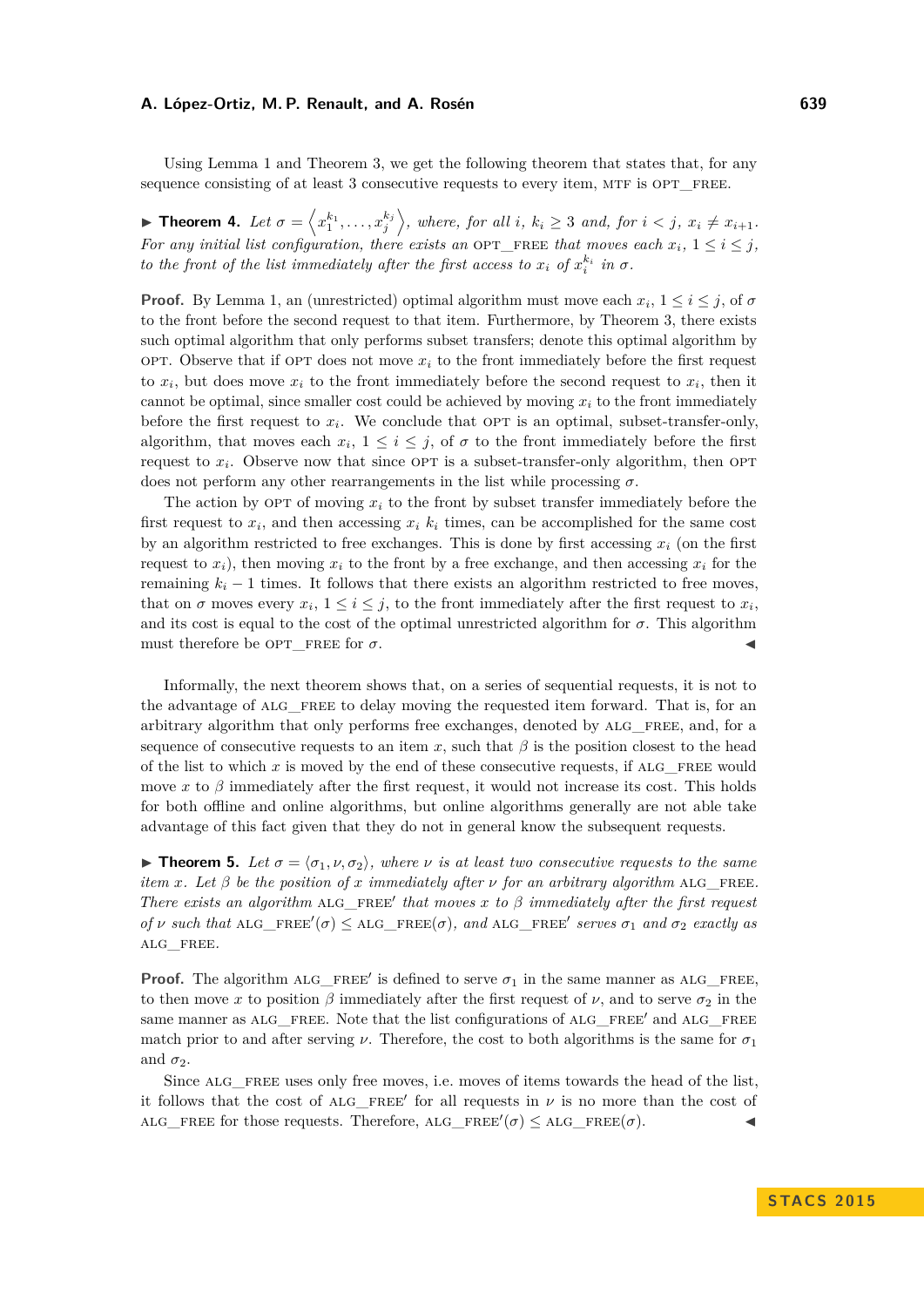# **3 Lower Bound for OPT\_FREE**

In this section, we give a lower bound for the free move optimal offline algorithm as compared to the unrestricted optimal offline algorithm. That is, we are comparing the power of paid exchanges and free exchanges versus only free exchanges. We show that, for the case of a list of length at least 3, the ratio between the performance of OPT\_FREE and that of OPT is at least  $12/11 > 1.09$  in the worst case. More formally, we show that there exists an infinite family of finite request sequences  $\sigma_r$ ,  $r > 0$ , such that the cost of an offline algorithm that can use paid exchanges, PAID, increases with *r*, and such that  $\frac{\text{OPT\_FREE}(\sigma_r)}{\text{OPT}(\sigma_r)} \ge \frac{\text{OPT\_FREE}(\sigma_r)}{\text{PALI}(\sigma_r)} \ge 12/11$ . This implies that, for any  $\varepsilon > 0$  and any additive constant *η* that does not depend on the request sequence, there does not exist a free exchange algorithm, alg\_free, such that  $ALG$ <sub>*FREE*( $\sigma$ )  $\leq (\frac{12}{11} - \varepsilon)$  OPT( $\sigma$ ) +  $\eta$  for all  $\sigma$ .</sub>

To prove the claim, we use a list of length 3 and we begin by defining a request sequence  $R(L)$ . For a given initial list configuration *L*, we define the request sequence  $R(L)$  and a deterministic offline algorithm PAID that uses paid exchanges. By relabelling the list of PAID after having served  $R(L)$  to match L, we can define an arbitrarily long request sequence  $\sigma_r$ consisting of repeated requests to  $R(L)$  based on a relabelling of the list state of PAID after each  $R(L)$ . Our result applies to a list of length at least 3: If the list has a length greater than 3, we can ignore all but 3 items. Hence, without loss of generality, we only consider lists of length 3.

### **Line of Proof**

As indicated above, our proof uses arbitrarily long request sequences,  $\sigma_r$ ,  $r \geq 1$  that are built by a repeated concatenation of  $r$  short request sequence  $R(L)$ , defined using a relabelling of the list state of PAID after each  $R(L)$ . We first prove two claims related to a single short request sequence  $R(L)$ . Namely, that PAID serves  $R(L)$  starting with list configuration L at cost of 11; and that any OPT\_FREE that serves  $R(L)$  starting with list configuration  $L$  has cost at least 12. This however only repeats the claim of Reingold and Westbrook as to the existence of a request sequence with an additive difference between the optimal performance with free exchanges only and the optimal performance with both free and paid exchanges. We then concatenate these short request sequences to create a long request sequence. Observe that a multiplicative gap does not follow from such a concatenation. Indeed, an optimal algorithm that uses only free exchanges could potentially pay more than 12 for a given request sequence  $R(L)$ , reach a different list configuration, and then be able to serve the next  $R(L)$ with cost less than 12, thus paying in total no more than 23 for the two sequences (or have such a phenomenon over a sequence of more than two sequences  $R(L)$ ). To overcome this difficulty we prove that, for the long sequences that we consider,  $\sigma_r$ , any OPT\_FREE must reach the same configuration as PAID does at the end of each  $R(L)$ . We can then conclude that for  $\sigma_r$  the cost of PAID is 11*r* and the cost of any OPT\_FREE is at least 12*r*.

# **Offline Paid Exchange Algorithm**

For a list of length 3 with a starting list configuration  $L = y, x_1, x_2$ , we define the request sequence  $R(L) = \langle x_2, x_1^3, x_2^3 \rangle$ .

Let paid be an unrestricted offline algorithm for  $R(L)$  defined as follows. Before the first request of  $R(L)$ , using two paid exchanges,  $x_1$  and  $x_2$  are moved to the front of the list. Then, immediately before the second request to any  $x_i$ ,  $1 \leq i \leq 2$ , PAID moves  $x_i$  to the front.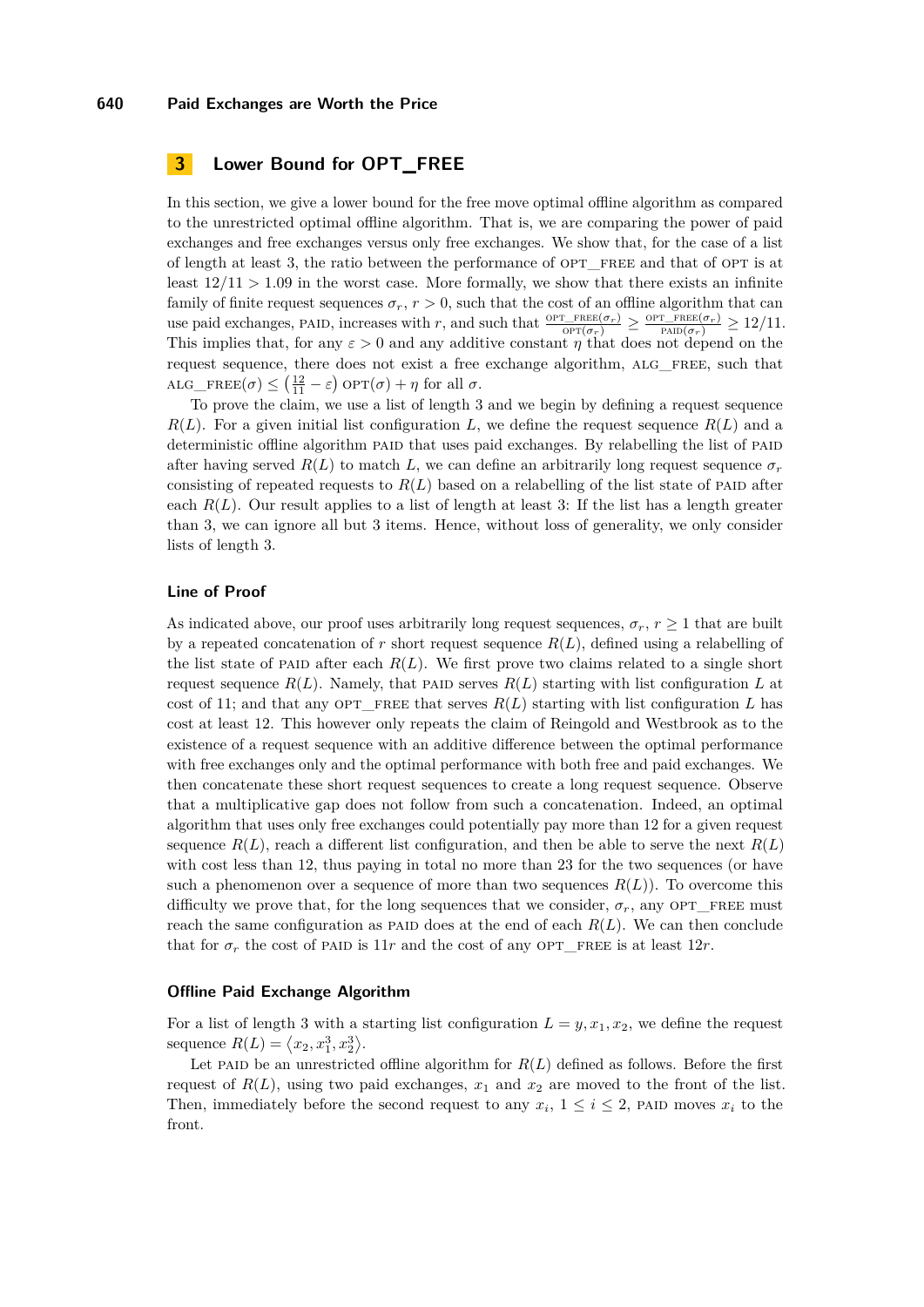Immediately from the definition of paid, we have the following facts.

<span id="page-5-0"></span> $\blacktriangleright$  **Fact 6.** *Given a starting list configuration of*  $L = y, x_1, x_2$ *, after serving*  $R(L)$ *, the list configuration of* PAID *is*  $x_2, x_1, y$ .

<span id="page-5-2"></span> $\blacktriangleright$  **Fact 7.** Given a starting list configuration of  $L = y, x_1, x_2$ , the cost of PAID to serve  $R(L)$ *is* 11*.*

**Proof.** The cost to bring  $x_1, x_2$  to the front by paid exchanges is 2 and the list configuration is now  $x_1, x_2, y$ . The cost of the first access to  $x_2$  is 2, the cost to the next three requests of  $x_1$  is 3. The second access to  $x_2$  costs 2 and then  $x_2$  is brought to the front and the remaining two accesses cost 2. Overall, the cost to PAID is 11.

### **Arbitrarily Long Request Sequences**

For an initial list configuration of  $L = y, x_1, x_2$ , from Fact [6,](#page-5-0) the configuration of the list of PAID after serving  $R(L)$  is  $x_2, x_1, y$ . Therefore, after serving  $R(L)$ , with a relabelling of the list of PAID to that of  $L, R(L)$  can subsequently be requested again, and this can be repeated to create arbitrarily long request sequences. That is, if  $L' = x_2, x_1, y$  (as is the list configuration PAID after serving  $R(L)$  for  $L = y, x_1, x_2$ , then  $R(L') = \langle y, x_1^3, y^3 \rangle$ .

Let  $\sigma_r = \langle R_1(L_1), R_2(L_2), \ldots, R_r(L_r) \rangle$  such that  $R_j(L_j)$  is based on  $L_j$ , where  $L_j$  is the configuration of the list of PAID after serving  $R_1, \ldots, R_{j-1}$  for  $1 < j \leq r$  and  $L_1 = L$  is the initial configuration of the list. We will use the term round to signify a subsequence  $R(L)$  in *σr*.

### **Optimal (Offline) Free Exchange Algorithm**

Let MTF be the algorithm that moves every requested item to the front. Immediately from the definition of MTF, we have the following fact.

 $\blacktriangleright$  **Fact 8.** *Given a starting list configuration of*  $L = y, x_1, x_2$ *, after serving*  $R(L)$ *, the list configuration of* MTF *is*  $x_2, x_1, y$ .

Note that, when starting from the same initial list configuration and serving *R*(*L*), the list configuration of MTF is exactly that of PAID after serving  $R(L)$ .

For an initial configuration  $L = y, x_1, x_2$  and  $R(L) = \langle x_2, x_1^3, x_2^3 \rangle$ , the following lemma shows that MTF is an optimal free move algorithm for  $R(L)$ .

<span id="page-5-1"></span> $\blacktriangleright$  **Lemma 9.** For an initial list configuration  $L = y, x_1, x_2, \text{MTF}(R(L)) = 12$  and opt  $\text{FREE}(R(L)) = 12$ .

**Proof.** Irrespective of the specific free exchange algorithm, the access cost for the first request is 3 and there are 3 possible list configurations after the access. They are  $y, x_1, x_2, y, x_2, x_1$ ; and  $x_2, y, x_1$  (this last configuration corresponds to that of MTF). By Theorem [4,](#page-3-0) applied to the suffix of  $R(L)$ , after serving the first request of  $R(L)$ ,  $\langle x_1^3, x_2^3 \rangle$ , every OPT\_FREE moves  $x_1$  and  $x_2$  to the front of the list on the next request to each item. Table [1](#page-6-0) summarizes the costs of the 3 possible ways to serve  $R(L)$ , as a function of the list configuration after the first request. The actions of MTF on  $R(L)$  correspond to the  $x_2, y, x_1$  column which is a  $\blacksquare$ minimum.

We note that our proof will go through also if instead of using MTF we would use the algorithm that results in the list configuration as defined in the first configuration in the table.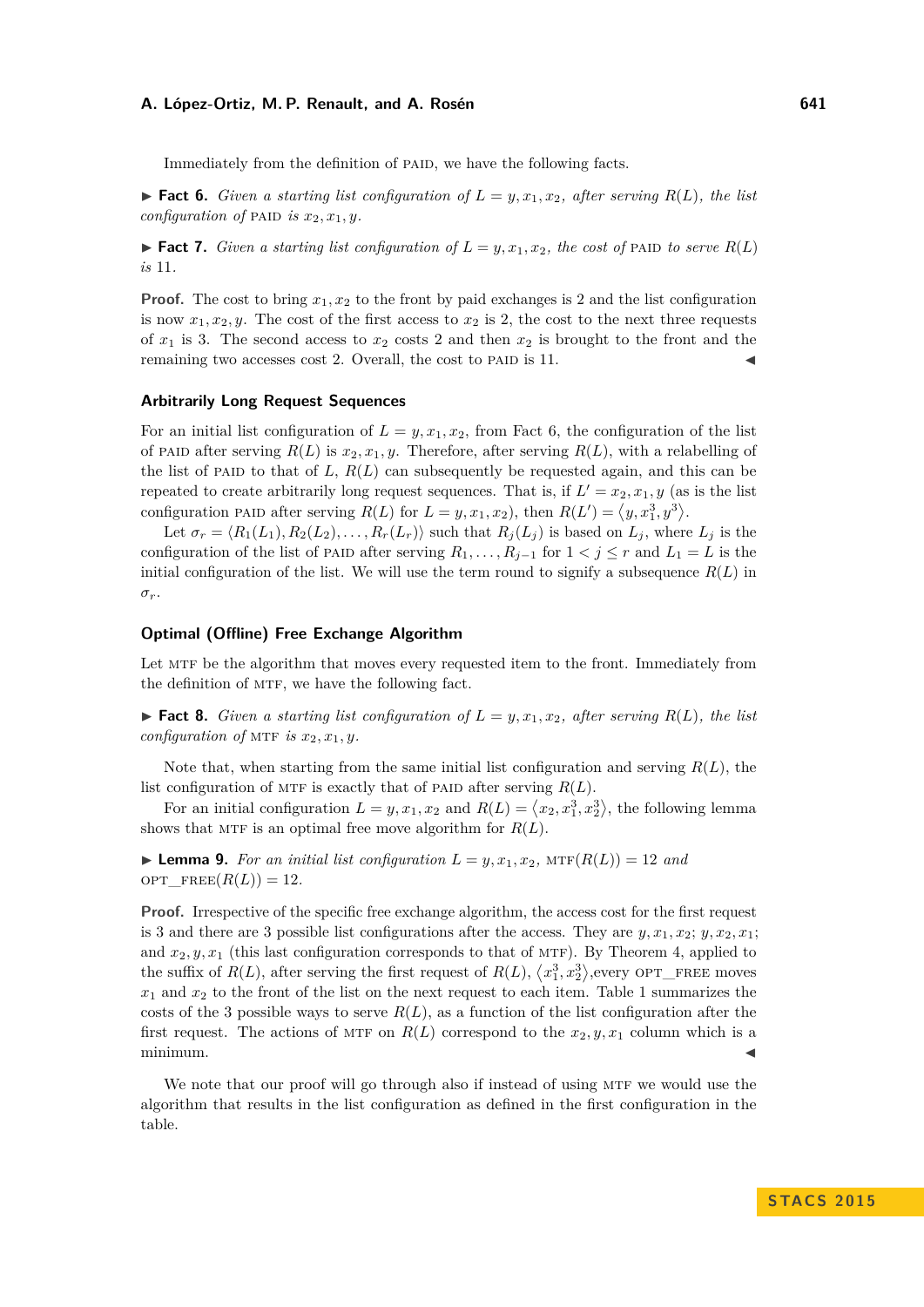#### **642 Paid Exchanges are Worth the Price**

<span id="page-6-0"></span>**Table 1** For an initial list configuration of  $L = y, x_1, x_2$ , this table summarizes the potential optimal free exchange algorithms for  $R(L) = \langle x_2, x_1^3, x_2^3 \rangle$ . From Theorem [4,](#page-3-0) we know that after the first request every OPT\_FREE moves all the items to the front of the list for the remaining requests. Therefore, the only variable is the configuration of the list immediately after the first request. Columns 3 − 5 represent the three possible list configurations. Column 1 is the index in  $R(L)$  of the request listed in column 2. From the table, the first and third list configurations are optimal, and mtf corresponds to the third list configuration.

|                |         | List Configuration |               |               |
|----------------|---------|--------------------|---------------|---------------|
| Request        |         | $y, x_1, x_2$      | $y, x_2, x_1$ | $x_2, y, x_1$ |
| 1              | $x_2$   | 3                  | 3             |               |
| $\overline{2}$ | $x_1$   | 2                  | 3             | 3             |
| 3              | $x_1^2$ | $\overline{2}$     | 2             | 2             |
| 6              | $x_2$   | 3                  | 3             | 2             |
| 7              | $x_2^2$ | 2                  | 2             | 2             |
| Total:         |         | 12                 | 13            | 12            |

# **The Last Round of** *σ<sup>r</sup>*

In the following lemma, we show that any OPT\_FREE moves any item x to the front of the list immediately after the first access of three consecutive requests to *x* in  $R_r(L_r)$  of  $\sigma_r$ , i.e. in the last round of  $\sigma_r$ .

<span id="page-6-1"></span>**Lemma 10.** *For*  $\sigma_r = \langle R_1(L_1), \ldots, R_r(L_r) \rangle$ , every OPT FREE moves any item x to the *front of the list immediately after the first access of three consecutive requests to x in*  $R_r(L_r)$ *, where*  $L_1 = y, x_1, x_2$  *and*  $L_j$ ,  $1 < j \leq r$ , *is the list configuration of* PAID *after serving*  $\langle R_1(L_1), \ldots, R_{j-1}(L_{j-1}) \rangle$ .

**Proof.** Let  $L_r = y, x_1, x_2$  and let *A* be an arbitrary OPT\_FREE algorithm. By way of contradiction, assume that *A* does not move some  $x_i \in R_r(L_r)$  to the front immediately after the first request to  $x_i^3 \in R_r(L_r)$ .

Let  $\sigma' = \langle R_1(L_1), \ldots, R_{r-1}(L_{r-1}), x_2 \rangle$  and  $\sigma'' = \langle x_1^3, x_2^3 \rangle$  (note that  $\sigma_r = \langle \sigma', \sigma'' \rangle$ ). Define  $\hat{A}$  to be a free move algorithm that serves  $\sigma'$  exactly as  $A$  and moves all  $x_j \in \sigma''$  to the front immediately after the first request to each item in  $\sigma''$ .

Since *A* and  $\hat{A}$  serve  $\sigma'$  in the same manner,  $\hat{A}(\sigma') = A(\sigma')$  and the list configurations of *A* and  $\hat{A}$  are the same immediately after  $\sigma'$ . From Theorem [4,](#page-3-0)  $\hat{A}$  is OPT\_FREE over the remainder of the sequence. But, given the list configuration of both  $A$  and  $\hat{A}$  after serving *σ*<sup>'</sup>, starting with that list configuration,  $\hat{A}(\sigma'') = \text{OPT\_FREE}(\sigma'') < A(\sigma'')$ . Therefore,  $\hat{A}(\sigma_r) = A(\sigma') + \text{OPT\_FREE}(\sigma'') < A(\sigma_r)$  which contradicts the fact that *A* is an optimal free exchange algorithm.

### **The Rest of** *σ<sup>r</sup>*

In the next lemma, we show that the property proved in Lemma [10](#page-6-1) for the last round of  $\sigma_r$ can be proved for all of  $\sigma_r$ . Namely, we show that for  $\sigma_r$  there exists an OPT\_FREE that moves any item x to the front after the first access of any three consecutive requests to the same item. We note that Theorem [4](#page-3-0) holds only for the specific type of sequence defined in the statement of that theorem, and that the property proved in the next lemma does not hold in general for an arbitrary sequence. For example, it can be verified that the sequence  $\langle 5, 5, 5, 4, 3, 2, 1, 4, 3, 2, 1, 4, 3, 2, 1 \rangle$  (starting with list configuration 1, 2, 3, 4, 5) can be served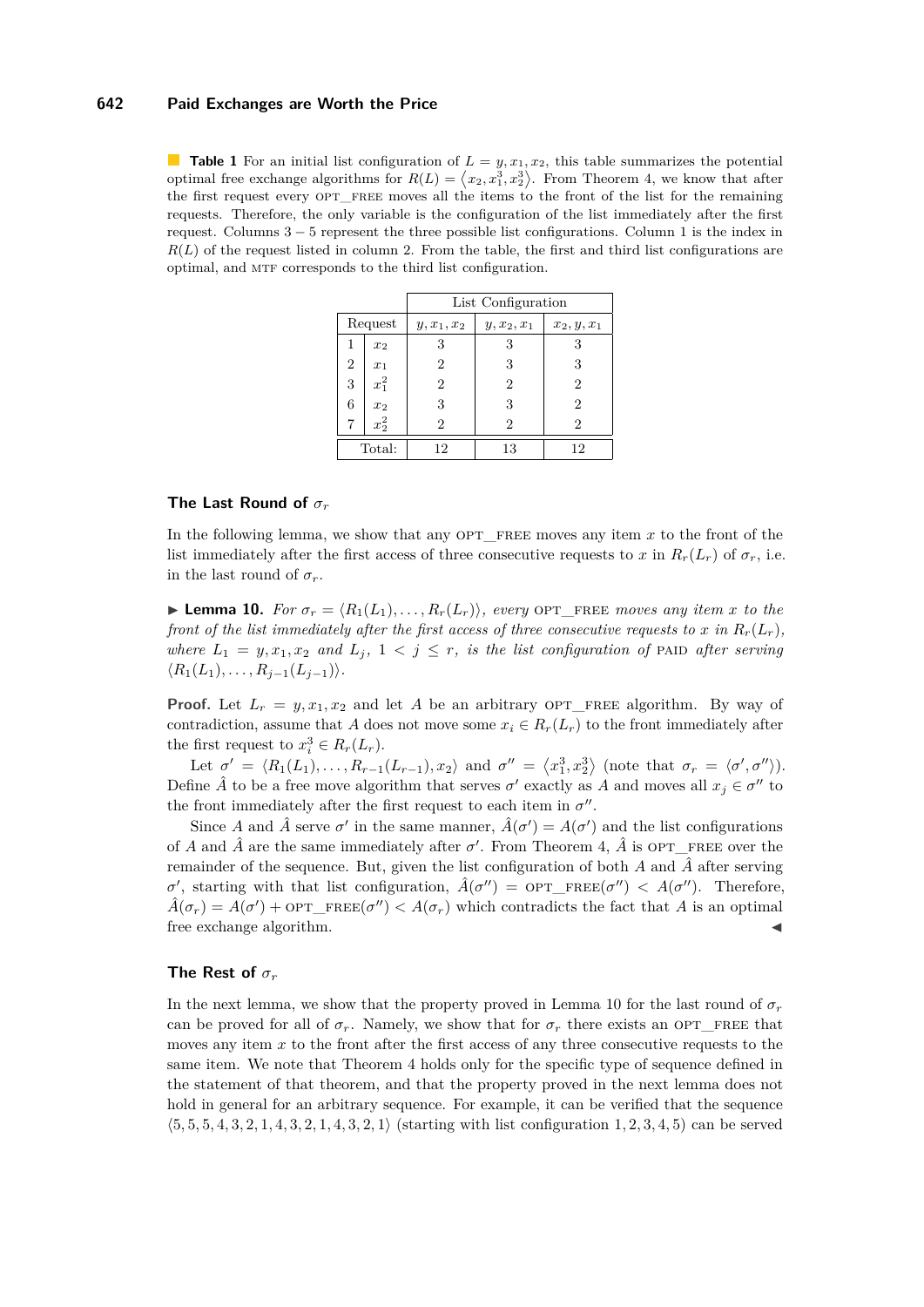by OPT FREE at cost of 44, while if ALG FREE moves item 5 to the front immediately after the first request to item 5, then the cost of ALG FREE is at least 45.

<span id="page-7-4"></span>**Lemma 11.** *For*  $\sigma_r = \langle R_1(L_1), \ldots, R_r(L_r) \rangle$ *, there exists an* OPT FREE *that moves any item x to the front of the list immediately after the first access of three consecutive requests to x*, where  $L_1 = y, x_1, x_2$  and  $L_j, 1 \leq j \leq r$ , is the list configuration of PAID after serving  $\langle R_1(L_1), \ldots, R_{j-1}(L_{j-1}) \rangle$ .

**Proof.** In this proof, for  $\sigma_r$ , we consider an arbitrary OPT FREE algorithm *A* and show that, if the property does not hold for  $A$ , then there exists another  $OPT$ <sub>FREE</sub> algorithm  $A'$  that does move every item x to the front of the list immediately after the first access of three consecutive requests to *x*, and such that  $A'(\sigma_r) \leq A(\sigma_r)$ . This will be done by defining a sequence of algorithms  $A_q$ , starting with  $A_0 = A$ , and by reverse induction on *i* and *j* over all the  $x_i^3 \in R_j(L_j) \in \sigma_r$ . That is, we consider the rounds from  $R_r(L_r)$  to  $R_1(L_1)$  and the consecutive three requests in each round from the last consecutive three requests to the first. For each  $x^3$ , if  $A_q$  does not move x to the front immediately after the first request, we define  $A_{q+1}$ , based on  $A_q$ , such that the desired property holds for  $x^3$  and all subsequent consecutive three requests, and we show that the cost does not increase.

In the proof, we use the following notations. Let  $x^3$  be three consecutive requests in  $R_j(L_j)$  for which  $A_q$  does not have the desired property. We will denote all the requests in *σ*<sup>*r*</sup> before *x*<sup>3</sup> by *σ*<sub>1</sub>. The requests after *x*<sup>3</sup> will be denoted by *σ*<sub>2</sub>. Note that *σ*<sub>2</sub> could be an empty sequence. For the analysis, we will often (Case 2 and Case 3 below) further partition  $\sigma_2$  into disjoint subsequences  $\langle \sigma_3, \ldots, \sigma_p \rangle$  such that  $\sigma_r = \langle \sigma_1, x^3, \sigma_3, \ldots, \sigma_p \rangle$ . At a risk of a slight abuse of notation, we will denote the cost of a subsequence of an arbitrary  $\sigma_r$  to an algorithm, ALG, that serves all of  $\sigma_r$ , as  $ALG(r_i, \ldots, r_j) = ALG(r_1, \ldots, r_j) - ALG(r_1, \ldots, r_{i-1}),$ where the prefix and the suffix are understood implicitly. That is,  $ALG(r_i, \ldots, r_j)$  is the cost accrued by ALG over the requests  $r_i, \ldots, r_j$  of  $\sigma_r$  given that ALG has served the prefix  $r_1, \ldots, r_{i-1}$  and will serve the remaining requests. Therefore, we have that ALG( $\sigma_r$ ) =  $\mathrm{ALG}(\sigma_1) + \mathrm{ALG}(x^3) + \mathrm{ALG}(\sigma_3) + \cdots + \mathrm{ALG}(\sigma_p)$ . Further note that by Theorem [5,](#page-3-1) we can assume without loss of generality that  $A_q$  does not move  $x$  further ahead in the list on the second or third requests of *x* 3 .

# Definition of  $\hat{A_q}$

We first define an algorithm  $\hat{A}_q$  that we use extensively in the proof. For  $\sigma = \langle \sigma_1, x_i^3, \sigma_2 \rangle$  and algorithm  $A_q$  as defined previously, let  $\hat{A}_q$  be an algorithm that serves  $\sigma_1$  in the same manner as  $A_q$  and then moves  $x_i$  from position  $\alpha > 1$  to the front of the list at the first request of *x*<sub>*i*</sub>. Immediately after serving *x*<sub>*i*</sub></sub>, the configuration of the list of  $A_q$  is some  $B, x_i, C$  and the configuration of the list of  $\hat{A}_q$  is  $x_i, B, C$ , where B is the set of items ahead of  $x_i$  in the configuration of  $A_q$  at this point and *C* is the set of items behind  $x_i$  in the configuration of *A*<sup>q</sup>. As long as the list configurations of  $A_q$  and  $\hat{A}_q$  differ, for each  $x_j \in \sigma_2$ , if  $A_q$  moves  $x_j$ to the front,  $\hat{A}_q$  moves  $x_j$  to front. Otherwise,  $\hat{A}_q$  does not move  $x_j$  forward at all. Once the list configurations of  $A_q$  and  $\hat{A}_q$  match,  $\hat{A}_q$  will serve the remaining requests exactly as  $A_q$ . Note that it is possible that the list configuration of  $\hat{A}_q$  may never match that of  $A_q$  (see Case 1 below).

From the definition of  $\hat{A}_q$ , and the fact that the list has length of 3, we have the following useful properties.

<span id="page-7-3"></span><span id="page-7-2"></span><span id="page-7-1"></span><span id="page-7-0"></span>
$$
\hat{A}_q(\sigma_1) = A_q(\sigma_1),
$$
 (1)  $|C| = 2 - |B|,$  (3)  
\n $|B| \ge 1,$  (2)  $\beta = |B| + 1,$  (4)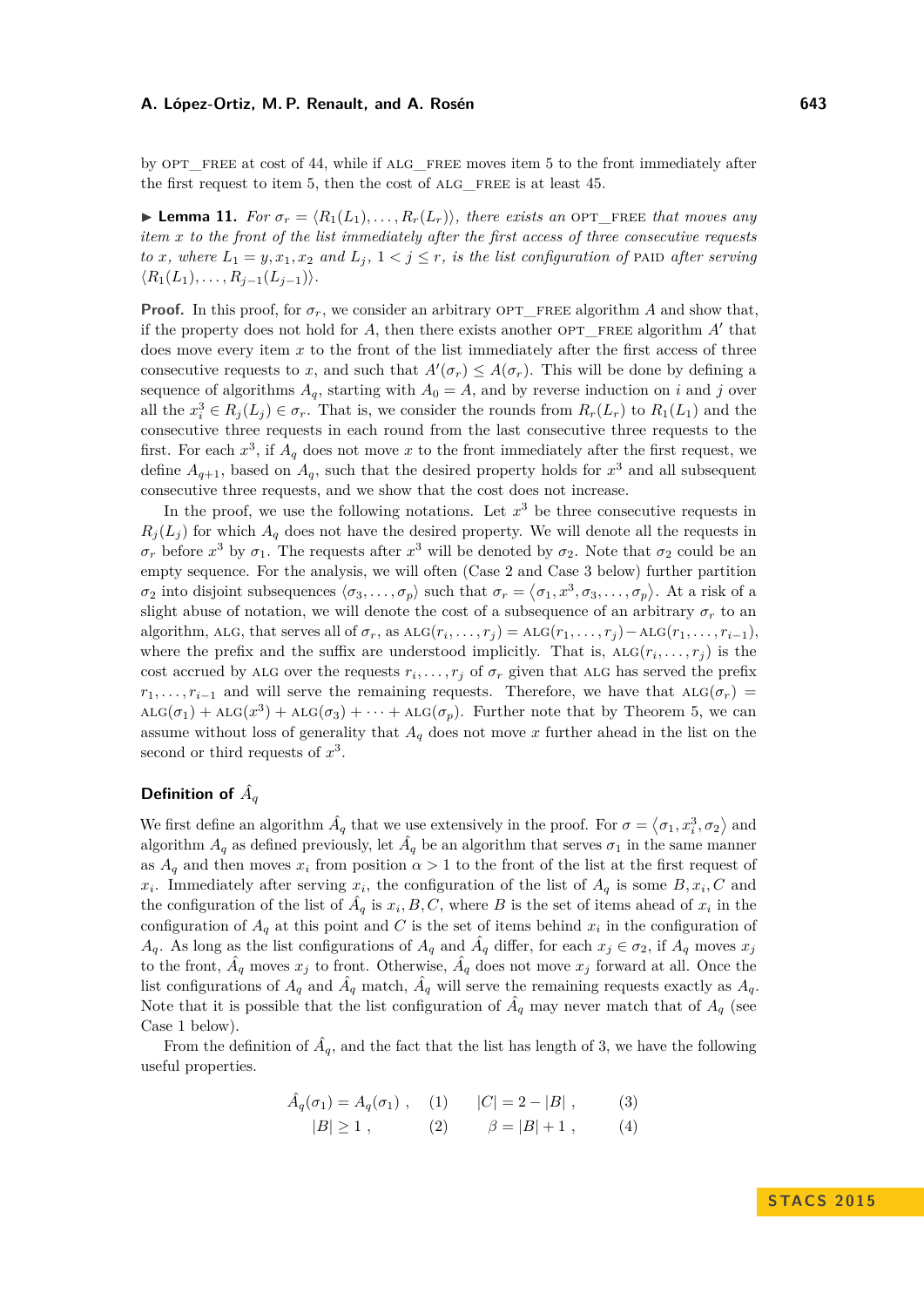where  $\beta$  is the position to which  $x_i$  is moved by  $A_q$ . Further, given that  $A_q$  moves  $x_i$  from *α* to *β*,  $1 < \beta \leq \alpha$ , and  $\hat{A}_q$  moves  $x_i$  from  $\alpha$  to the front of the list, we have the following properties.

$$
A_q(x_i^3) = \alpha + 2\beta \tag{5}
$$

$$
\hat{A}_q(x_i^3) = \alpha + 2\tag{6}
$$

<span id="page-8-2"></span><span id="page-8-1"></span><span id="page-8-0"></span>
$$
=A_q(x_i^3) - 2\beta + 2 \tag{7}
$$

where [\(7\)](#page-8-0) follows by replacing  $\alpha$  in [\(6\)](#page-8-1) by the value of  $\alpha$  in [\(5\)](#page-8-2).

We now turn to the inductive proof. For a list of length 3, there are two alternating list configurations for PAID (i.e. values for  $L_j$ ) before each  $R_j(L_j)$ :  $y, x_1, x_2$  and  $x_2, x_1, y$ . Therefore,  $x_1$  is requested in every  $R_j(L_j)$ , and  $x_2$  and  $y$  are requested in alternating  $R_j(L_j)$ 's.

For  $x_i \in R_i(L_i)$ , which is the last point in  $\sigma_r$  for which  $A_q$  does not move  $x_i$  to the front immediately after the first request of three consecutive requests, we can distinguish between three cases: (1)  $x_i$  is never requested again in  $\sigma_r$ ; (2)  $x_i$  is requested again in  $R_{j+1}(L_{j+1}),$ i.e. in the next round; (3)  $x_i$  is requested again in  $R_{j+2}(L_{j+2})$ , i.e. in the round after the next round. Note that this partitioning is exhaustive.

At each inductive step such that  $A_q$  does not have the desired property, we define an algorithm  $A_{q+1}$  based on  $A_q$ , for  $q \geq 0$ , and show that  $A_{q+1}(\sigma_r) \leq A_q(\sigma_r)$ . This is done by case analysis over the three cases defined above.

# Case 1:  $x_i \in R_i(L_i)$  is never requested again in  $\sigma_r$ .

Recall that  $\sigma_r = \langle \sigma_1, x_i^3, \sigma_2 \rangle$ . When  $j = r$ , this case follows immediately from Lemma [10](#page-6-1) by defining  $A_{q+1}$  to be the algorithm defined in the proof of Lemma [10.](#page-6-1)

When  $j < r$ , we define  $A_{q+1}$  to be  $A_q$  as defined above. For a list of length 3, this only occurs when  $j = r - 1$  and  $i = 2$ , where  $L_{r-1} = y, x_1, x_2$  and, hence,  $R_{r-1}(L_{r-1}) =$  $\langle x_2, x_1^3, x_2^3 \rangle$ . For  $L_{r-1} = y, x_1, x_2, R_r(L_r) = \langle y, x_1^3, y^3 \rangle$  and  $x_2$  is not requested. Denote  $\sigma_1 = \langle R_1(L_1), \ldots, R_{r-2}(L_{r-2}), x_2, x_1^3 \rangle$  $\sigma_2 = \langle y, x_1^3, y^3 \rangle.$ 

**Cost for**  $\sigma_2 = \langle y, x_1^3, y^3 \rangle$ . By the induction hypothesis we know that  $A_q$  moves  $x_1$  and  $y$  to the front of the list on the first request to  $x_1$  and on the second request to *y*. It follows that the configurations of the lists of  $\hat{A}_q$  and  $A_q$  will match before the the third request to *y* is processed.

If *y* is in *B*, then the total cost to access *y* for  $\hat{A}_q$  over  $\sigma_2$  is at most 2 more than that of  $A_q$  over  $\sigma_2$ . This follows from the fact that there are two requests to *y* before  $A_q$  must move *y* to the front, according to the induction hypothesis and, if *y* is in *B*, then  $\tilde{A}_q$  has  $x_1$  in front of *y*, whereas  $A_q$  does not.

If *y* is in *C*, the total cost to access *y* for  $\hat{A}_q$  over  $\sigma_2$  is at most 1 more than that of  $A_q$ over  $\sigma_2$ . This can occur if, on the first access to *y* in  $\sigma_2$ ,  $A_q$  were to move *y* between  $x_1$  and  $x_2$  in its list. Then, on the second access, *y* is one item closer to the front in the list of  $A_q$  as compared to the list of  $\hat{A}_q$ .

By the induction hypothesis,  $A_q$  must move  $x_1$  to the front on the first request to  $x_1$  in  $\sigma_2$ . Therefore, if  $x_1$  is in *B*, the first access costs 1 more to  $\hat{A}_q$  as compared to  $A_q$  and, if  $x_1$ is in *C*, the cost for the first access is the same for both  $\hat{A}_q$  and  $A_q$ .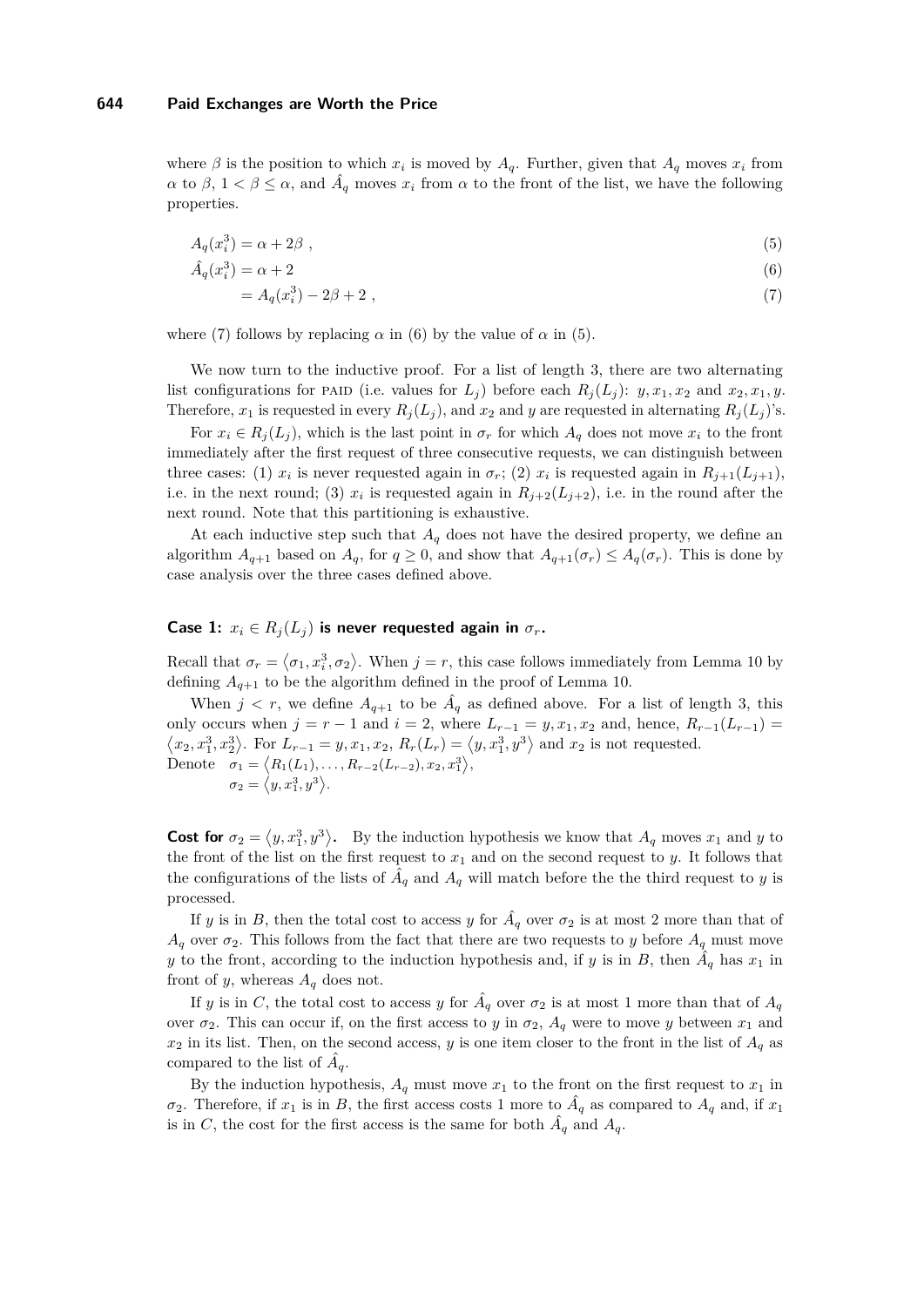This gives that for  $\sigma_2$ ,

<span id="page-9-0"></span>
$$
\hat{A}_q(\sigma_2) \le A_q(\sigma_2) + 2|B| + |C| - 1 \n= A_q(\sigma_2) + |B| + 1,
$$
\n(8)

where the last line follows by applying  $(3)$ .

Using  $(1)$ , we get

$$
\hat{A}_q(\sigma_r) = A_q(\sigma_1) + \hat{A}_q(x_i^3, \sigma_2)
$$
\n
$$
\leq A_q(\sigma_r) - 2\beta + |B| + 3
$$
, using (7) and (8),\n
$$
= A_q(\sigma_r) - |B| + 1
$$
, using (4),\n
$$
\leq A_q(\sigma_r)
$$
, by (2).

Case 2:  $x_i \in R_j(L_j)$  and  $x_i \in R_{j+1}(L_{j+1})$ , i.e.  $x_i$  is requested in the next round.

Recall that  $\sigma_r = \langle \sigma_1, x_i^3, \sigma_2 \rangle$ . For  $L_j = y, x_1, x_2, R_j(L_j) = \langle x_2, x_1^3, x_2^3 \rangle$  and  $R_{j+1}(L_{j+1}) =$  $\langle y, x_1^3, y^3 \rangle$ . For this case, we define  $A_{q+1}$  to be  $\hat{A}_q$  as defined above. Define  $\sigma_1 = \langle R_1(L_1), \ldots, R_{j-1}(L_{j-1}), x_2 \rangle$ ,  $\sigma_3 = \langle x_2^3, y, x_1^3 \rangle,$  $\sigma_4 = \langle y^3, R_{j+2}(L_{j+2}), \ldots, R_r(L_r) \rangle.$ Note that  $\sigma_2 = \langle \sigma_3, \sigma_4 \rangle = \langle x_2^3, R_{j+1}(L_{j+1}), \ldots, R_r(L_r) \rangle$ .

**Cost for**  $\sigma_3 = \langle x_2^3, y, x_1^3 \rangle$ . After serving  $x_1^3$ , the configuration of the list of  $\hat{A}_q$  is  $x_1, B, C$ and the list of  $A_q$  is  $B, x_1, C$ . By the induction hypothesis,  $A_q$  will move  $x_2$  to the front on the first request to  $x_2$  in  $\sigma_3$ . This request and the request to *y* will each cost 1 more to  $\hat{A}_q$ than to  $A_q$  if they are in *B*. If they are in *C*, there is no additional cost to  $\hat{A}_q$  as compared to  $A_q$ . Finally, on the first request to  $x_1$  in  $\sigma_3$ ,  $x_1$  is no further from the front in  $\hat{A}_q$  than it is in  $A_q$ . Then, by the induction hypothesis,  $A_q$  moves  $x_1$  to the front for the remaining requests to  $x_1$  in  $\sigma_3$  as does  $\hat{A}_q$ . Therefore,

<span id="page-9-1"></span>
$$
\hat{A}_q(\sigma_3) \le A_q(\sigma_3) + |B| \tag{9}
$$

**List Configuration after**  $\sigma_3$ . By the induction hypothesis,  $A_q$  will move  $x_2$  and  $x_1$  to the front of the list immediately after the first access to each one in  $\sigma_3$ . Consider the state of the lists of  $A_q$  and  $\hat{A}_q$  immediately after serving  $\sigma_3$ , depending on whether or not  $A_q$  moves *y* to the front. If  $A_q$  does not move *y* to the front of the list, the configuration of its list will be  $x_1, x_2, y$ , and, by the definition of  $\hat{A}_q$ , its list configuration will also be  $x_1, x_2, y$ . If  $A_q$ does move *y* to the front of the list, the configuration of its list will be  $x_1, y, x_2$ , and, by the definition of  $\hat{A}_q$ , its list configuration will also be  $x_1, y, x_2$ .

**Cost for**  $\sigma_4 = \langle y^3, R_{j+2}, \ldots, R_r \rangle$ . After serving  $\sigma_3$ , the configurations of the lists of  $\hat{A}_q$ and of  $A_q$  are the same. Therefore,

<span id="page-9-2"></span>
$$
\hat{A}_q(\sigma_4) = A_q(\sigma_4) \tag{10}
$$

Summing [\(1\)](#page-7-1), [\(7\)](#page-8-0), [\(9\)](#page-9-1), and [\(10\)](#page-9-2), we get that the cost for  $\hat{A}_q$  over  $\sigma_r$  is

$$
\hat{A}_q(\sigma_r) \le A_q(\sigma_r) - 2\beta + 2 + |B|
$$
  
=  $A_q(\sigma_r) - |B|$ , using (4),  
<  $A_q(\sigma_r)$ , by (2).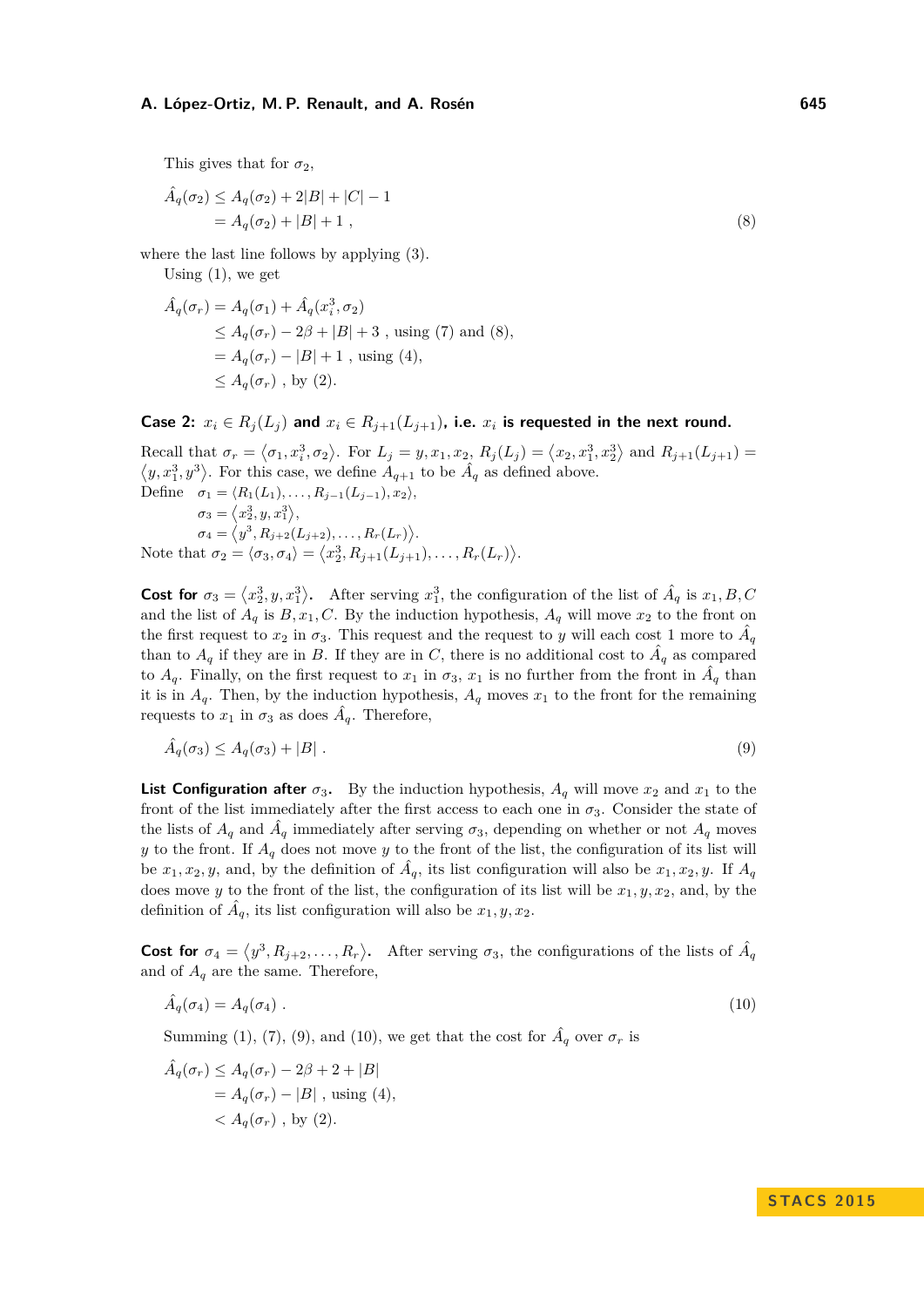**Case 3:**  $x_i \in R_j(L_j)$  and  $x_i \in R_{j+2}(L_{j+2})$ , i.e.  $x_i$  is requested in the round after **next.**

Recall that  $\sigma_r = \langle \sigma_1, x_i^3, \sigma_2 \rangle$ . We define  $A_{q+1}$  to be  $\hat{A}_q$ . For  $L_j = y, x_1, x_2, R_j(L_j)$  $\langle x_2, x_1^3, x_2^3 \rangle$ ,  $R_{j+1}(L_{j+1}) = \langle y, x_1^3, y^3 \rangle$ , and  $R_{j+2}(L_{j+2}) = \langle x_2, x_1^3, x_2^3 \rangle$ . Define  $\sigma_1 = \langle R_1(L_1), \ldots, R_{j-1}(L_{j-1}), x_2, x_1^3 \rangle$  $\sigma_3 = \langle y, x_1^3, y^3 \rangle$ , and  $\sigma_4 = \langle R_{j+2}(L_{j+2}), \ldots, R_r(L_r) \rangle.$ Note that  $\sigma_2 = \langle \sigma_3, \sigma_4 \rangle$ .

**Cost for**  $\sigma_3 = \langle y, x_1^3, y^3 \rangle$ . After serving  $\sigma_1, x_2^3$ , the configuration of the list of  $\hat{A}_q$  is  $x_2, B, C$ and the configuration of the list of  $A_q$  is  $B, x_2, C$ . By the induction hypothesis,  $A_q$  will move *y* to the front of the list on the second request to *y* in  $\sigma_3$  and  $x_1$  to the front of the list on the first request to  $x_1$  in  $\sigma_3$ . This is exactly the same scenario as  $\sigma_2$  for Case 1. Similarly to [\(8\)](#page-9-0) for Case 1 we have,

<span id="page-10-0"></span>
$$
\hat{A}_q(\sigma_3) \le A_q(\sigma_3) + |B| + 1 \tag{11}
$$

**List Configuration after**  $\sigma_3$ . Since both *y* and  $x_1$  are moved to the front of the list in  $\sigma_3$ by both  $A_q$  and  $\hat{A}_q$ , the configuration of the lists of both  $A_q$  and  $\hat{A}_q$  is  $y, x_1, x_2$  after  $\sigma_3$ .

**Cost for**  $\sigma_4 = \langle R_{i+2}(L_{i+2}), \ldots, R_r(L_r) \rangle$ . After serving  $\sigma_3$ , the configurations of the lists of  $\hat{A}_q$  and of  $A_q$  are the same. Therefore,

<span id="page-10-1"></span>
$$
\hat{A}_q(\sigma_4) = A_q(\sigma_4) \tag{12}
$$

Summing [\(1\)](#page-7-1), [\(7\)](#page-8-0), [\(11\)](#page-10-0), and [\(12\)](#page-10-1), we get that the cost for  $\hat{A}_q$  over  $\sigma_r$  is

$$
\hat{A}_q(\sigma_r) \le A_q(\sigma_r) - 2\beta + |B| + 3
$$
  
=  $A_q(\sigma_r) - |B| + 1$ , using (4),  
 $\le A_q(\sigma_r)$ , by (2).

To conclude, for each of the three cases possible at each inductive step, we have shown that there exists an algorithm with the desired property. Overall, we have shown that  $A'(\sigma_r) = A_q(\sigma_r) \leq \cdots \leq A_0(\sigma_r) = A(\sigma_r)$  which concludes the proof.

For  $\sigma_r$  as defined above, Lemma [11](#page-7-4) shows that there exists an OPT\_FREE that moves  $x$ to the front when *x* is requested at least three times in a row. Let  $OPT$ <sub>FREE<sup>\*</sup> be such an</sub> opt\_free. It follows that the list configuration of opt\_free\* after each  $R_i(L_i) \in \sigma_r$  is the same as that of PAID. For an initial list configuration of  $L = y, x_1, x_2$ , Lemma [9](#page-5-1) shows that the algorithm MTF is an optimal free move algorithm for  $R(L)$ . Since the list configuration of MTF after serving  $R_1(L_1), \ldots, R_j(L_j), 1 \leq j \leq r$ , is the same as OPT\_FREE<sup>\*</sup>, combined with the previous fact, this implies that MTF is an optimal free exchange algorithm for  $\sigma_r$ . Hence, MTF serves all  $R_{j+1}(L_{j+1})$  at a cost no more than that of OPT\_FREE<sup>\*</sup>. This is formally stated in the following lemma.

<span id="page-10-2"></span>**Lemma 12.** *For*  $\sigma_r = \langle R_1(L_1), \ldots, R_r(L_r) \rangle$ ,  $\text{MTF}(\sigma_r) = \text{OPT\_FREE}(\sigma_r)$ , where  $L_1 =$  $y, x_1, x_2$  *and*  $L_i, 1 \leq j \leq r$ *, is the list configuration of* PAID *after serving*  $\langle R_1(L_1), \ldots, R_{j-1}(L_{j-1}) \rangle$ .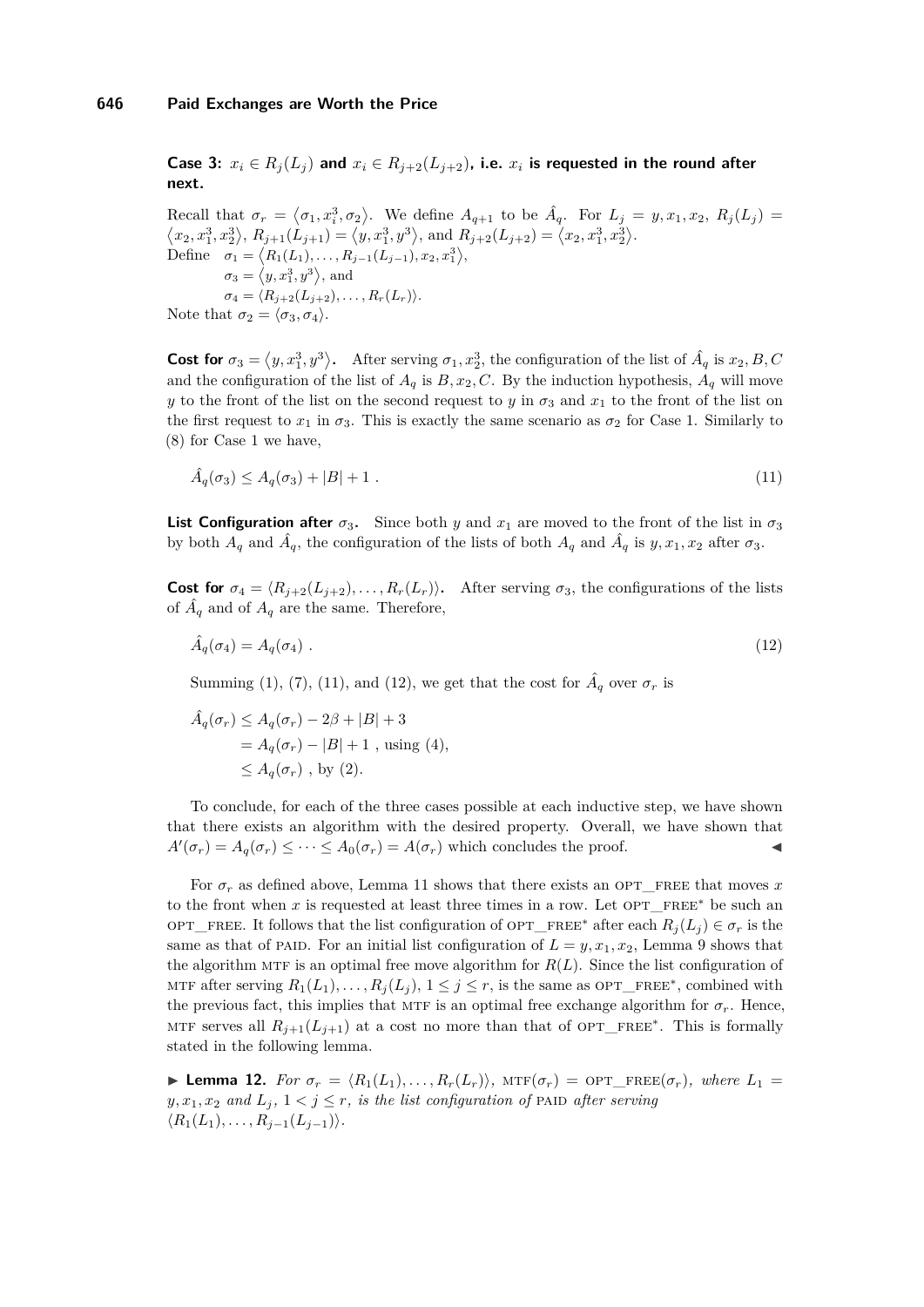**Proof.** By Lemma [11,](#page-7-4) there exists an OPT FREE that will have the same configuration as PAID and MTF immediately before  $R_i(L_i)$ ,  $1 \leq j \leq r$ . Let OPT\_FREE<sup>\*</sup> be such an OPT FREE. Since the list configuration of MTF and OPT FREE<sup>∗</sup> match prior to serving every  $R_i(L_i)$ , Lemma [9](#page-5-1) implies that  $\text{MTF}(\sigma_r) = \text{OPT\_FREE}(\sigma_r)$ .

Using the fact that, for any  $r > 0$ , MTF is an optimal free exchange algorithm for  $\sigma_r$ , we can, in the following lemma and theorem, give a lower bound on the worst-case ratio between  $OPT$  FREE( $\sigma$ ) and  $OPT(\sigma)$  by analysing the ratio between  $MTF(\sigma_r)$  and  $PAND(\sigma_r)$  for  $\sigma_r = \langle R_1(L_1), \ldots, R_r(L_r) \rangle$ , where  $L_1 = y, x_1, x_2$  and  $L_j, 1 \le j \le r$ , is the list configuration of PAID after serving  $\langle R_1(L_1), \ldots, R_{j-1}(L_{j-1}) \rangle$ .

<span id="page-11-0"></span>► **Lemma 13.** *For*  $r > 0$ ,  $\frac{\text{OPT\_FREE}(\sigma_r)}{\text{OPT}(\sigma_r)} \ge \frac{\text{OPT\_FREE}(\sigma_r)}{\text{PALD}(\sigma_r)} = \frac{12}{11} > 1.09$ *.* 

**Proof.** Let  $\sigma = \langle R_1(L_1), \ldots, R_r(L_r) \rangle$ , where  $L_1 = y, x_1, x_2$  and  $L_j$ ,  $1 \leq j \leq r$ , is the list configuration of PAID after serving  $\langle R_1(L_1), \ldots, R_{j-1}(L_{j-1}) \rangle$ .

From Lemma [12](#page-10-2) and Lemma [9,](#page-5-1) MTF is an optimal free move algorithm for  $\sigma_r$  with a cost of 12*r* and, from Fact [7,](#page-5-2) the cost of PAID for  $\sigma_r$  is 11*r*. Therefore,  $\frac{\text{OPT\_FREE}(\sigma_r)}{\text{OPT}(\sigma_r)} \ge$  $\frac{\text{OPT\_FREE}(\sigma_r)}{\text{PAID}(\sigma_r)} = \frac{12}{11}$  $\frac{12}{11}$ .

**Find 14.** Let all FREE be a free move algorithm such that  $\text{ALG}$  FREE( $\sigma$ )  $\leq \alpha$ . opt(*σ*) + *η. For any η not dependent on σ, α* ≥ 12*/*11*.*

**Proof.** Towards a contradiction, assume  $\alpha = \frac{12}{11} - \varepsilon$  for some  $\varepsilon > 0$ . Hence, ALG\_FREE( $\sigma_r$ ) ≤  $\left(\frac{12}{11} - \varepsilon\right)$  op $\text{T}(\sigma_r) + \eta$ . Solving for  $\varepsilon$  and  $\sigma_r$  such that ALG\_FREE( $\sigma_r$ ) >  $\eta$ ,

<span id="page-11-1"></span>
$$
\varepsilon \le \frac{12}{11} - \frac{\text{ALG\_FREE}(\sigma_r) - \eta}{\text{OPT}(\sigma_r)} \le \frac{12}{11} - \frac{\text{ALG\_FREE}(\sigma_r) - \eta}{\text{PAID}(\sigma_r)} \le \frac{\eta}{\text{PAID}(\sigma_r)}
$$
(13)

by the fact that  $\text{PAD}(\sigma_r) \geq \text{OPT}(\sigma_r)$  and Lemma [13.](#page-11-0) Since  $\eta$  does not depend on r, and ALG\_FREE( $\sigma_r$ ) and PAID( $\sigma_r$ ) both increase with r, we have a contradiction by choosing a sufficiently large *r* such that ALG\_FREE( $\sigma_r$ ) *> η* and [\(13\)](#page-11-1) no longer holds.

# **4 Conclusions**

We showed that the difference in the performance between an offline optimal algorithm restricted to free exchanges and an unrestricted offline optimal algorithm is at least a multiplicative factor of 12*/*11, answering a question that has been open since 1996 [\[10\]](#page-12-1).

Based on computer simulations, we believe that it should be possible to generalize the construction presented here and, based on this generalization, improve the lower bound to √  $3-\sqrt{3}$ .

Further, it would be interesting to consider upper bounds, in particular, an (offline) algorithm restricted to free exchanges that improves upon the 1*.*6 upper bound that follows from the randomized online algorithm COMB [\[2\]](#page-12-7).

We note that the currently best known online algorithms use only free exchanges (cf. [\[8\]](#page-12-4)). Our results bring up the possibility that improving the currently best randomized competitive ratio for the list update problem might necessitate introducing paid exchanges into the algorithm. The same might apply also to offline approximation algorithms.

**Acknowledgements** The authors would like to thank Amos Fiat, Rob van Stee, and Uri Zwick for useful discussions. We also wish to thank the anonymous reviewer who pointed out a minor change allowing an improvement of the lower bound from 13*/*12 to 12*/*11.